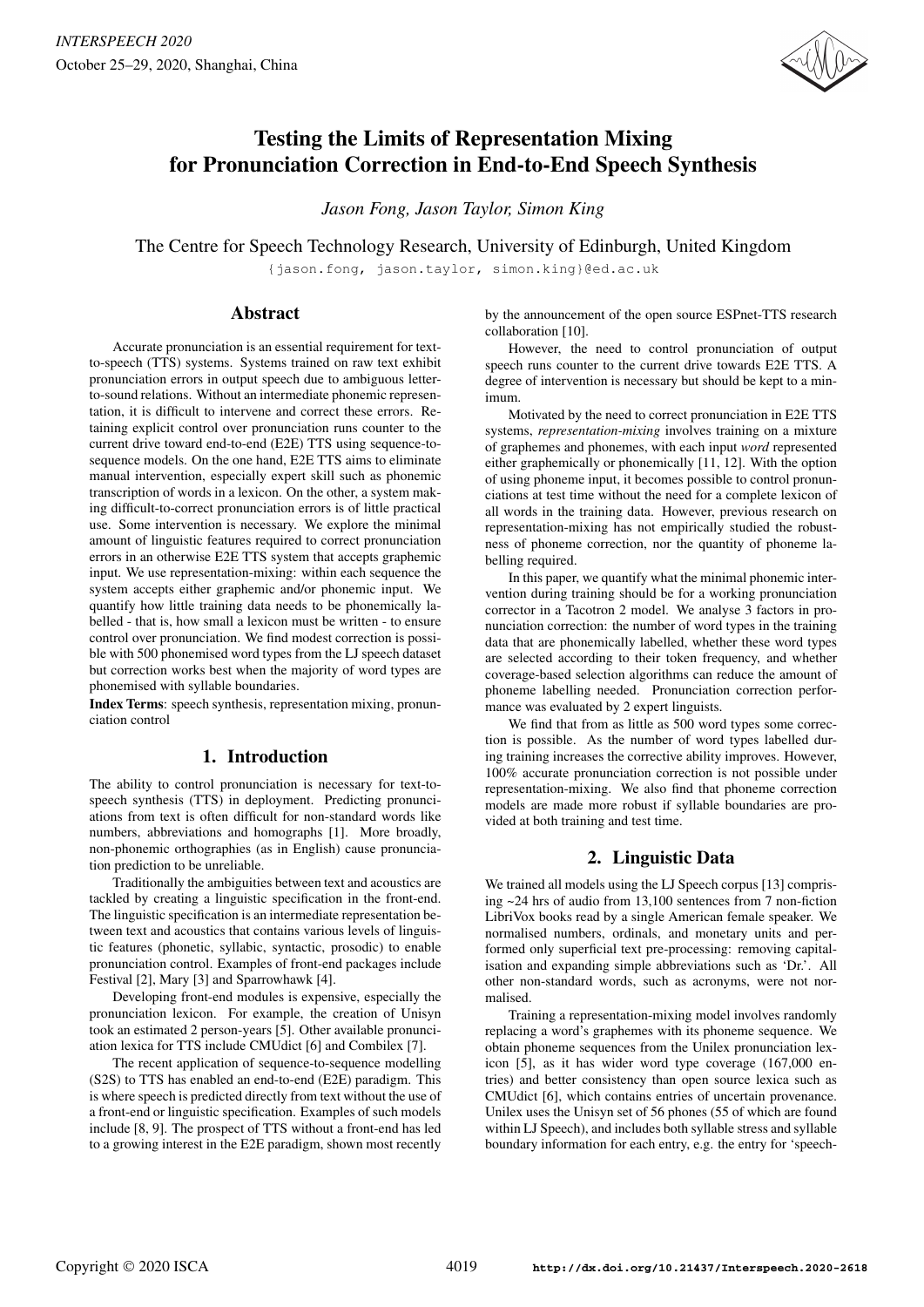less' is /s p ii ch 1 | lw @ s 0/, where digits encode syllable stress and the '|' symbol represents syllable boundaries.

## 3. Resource-limited Lexica

As noted earlier, a large lexicon is very expensive to create. To investigate the limits of how well representation-mixing can perform pronunciation correction, we designed a range of pronunciation lexica differing in number and choice of entries. Only the word types contained in a given lexicon are ever randomly phonemicised during training of a system using that lexicon. Three reference lexica were designed as follows:

- grapheme-only: an empty lexicon; training a representation-mixing model with this lexicon is equivalent to training with grapheme-only input. This model was used to determine which words are mispronounced by a typical E2E TTS system.
- oracle-14: contains 14 word types, which is the smallest possible lexicon that covers all 55 Unisyn phones that occur in LJ Speech at least once. We use this lexicon to discover whether full phoneme coverage is sufficient to enable pronunciation control.
- full-13049: all 13,049 word types that co-occur in LJ Speech and Unilex. This lexicon should have the best possible pronunciation correction ability.

We additionally devised 5 word type selection methods that each lead to a lexicon of  $n$  entries. We compare models trained with these lexica to determine the most effective size and contents for a resource-limited lexicon.  $n$  can range from 0 to  $N$ (here,  $N = 13049$ ), and for any  $n_2 > n_1$  the lexicon of size  $n_1$ is a strict subset of the lexicon of size  $n_2$ .:

- rand-n: randomly selects  $n$  word types. These lexica help us understand whether a naive selection method can outperform more well-reasoned approaches.
- freq-n: selects the top  $n$  most frequently occurring word types in LJ Speech. These lexica help answer whether choosing to phonemise words that cover the most tokens during training is the best approach.
- phone-n: greedily selects  $n$  frequently occurring word types while also trying to achieve wide phoneme coverage. We build these lexica using the greedy Algorithm 1 where the units of concern are phoneme unigrams. This is an oracle condition because it uses pronunciation information from full-13049.
- bigram-n: identical to phone-n but uses character bigrams as the units of concern. These lexica help answer whether wide coverage over graphemic contexts is a potential proxy for wide phoneme coverage and thus may result in decent pronunciation performance. This is a realistic condition to contrast with the previous one.
- trigram-n: identical to bigram-n but uses character trigrams as the units of concern.

Alongside Algorithm 1 we use a simple score in Equation 1 to build the phone-n, bigram-n and trigram-n lexica. The score weights between frequency and linguistic unit coverage. The score for word type  $w_i$  is the frequency of  $w_i$  in the speech corpus multiplied by the number of its units that overlap with the current set of unseen units.

$$
score_i = freq_i \times num\_overlapping\_units
$$
 (1)

**Algorithm 1** Builds a lexicon containing  $n$  word types by considering linguistic unit coverage

```
entries ← empty_set()
candidate_words ← all_wordtypes_in_lexicon()
unseen_units ← all_units()
while len(entries) < n do
  while len(unseen_units) > 0 do
     num_unseen_units ← len(unseen_units)
     scores ← score(candidate_words, unseen_units)
     best_word ← max(candidate_words, scores)
     entries.add(best_word)
     candidate_words.remove(best_word)
      unseen_units.remove(get_units(best_word))
     if len(entries) = n then
        return entries
     end if
     if len(unseen_units) = num_unseen_units then
unseen_units ← all_units()
     end if
  end while
  unseen_units ← all_units()
end while
return entries
```
## 4. Experiments

We closely followed the representation-mixing training approach detailed in [12]. During training, the graphemes of a word in the input can be randomly replaced by its phoneme sequence. This occurs at a fixed *mixture probability* of  $p_{mix}$ only for words in the lexicon being used. We used  $p_{mix} = 0.5$ in all experiments. We implemented representation-mixing on top of a Tacotron 2 [8] implementation [14]. The Tacotron 2 model predicts mel-spectrogram frames, from which we use WaveRNN [15] (a single model trained on the LJ Speech corpus is used in all systems) to generate waveforms. Each model is trained on a single Nvidia GTX 1080, with a batch size of 32, learning rate of 0.001 and 350,000 total training steps stopping criterion.

We trained one model for each reference lexicon described in Section  $3$  – grapheme-only, oracle-14, full-13049 – and one model for each combination of word type selection method and value of  $n$  in {500, 2000, 4000, 6000}, for a total of 23 models.

5 supplemental models were trained using the full-13049 lexicon to answer further questions not related to lexica size or composition:

- mixprob-up and mixprob-down: linearly vary  $p_{mix}$ so that it depends on the frequency rank of the word. mixprob-up phonemicises the most common word in LJ Speech with  $p_{mix} = 0.5$ , and the least common word with  $p_{mix} = 0.9$ . These values are swapped for mixprob-down. These models help investigate whether phonemicising the most frequent or the least frequent words more often can be beneficial for pronunciation correction.
- stress, syllable and stress-syllable: these models additionally include a word's stress and/or syllable information when it is phonemicised during training. These models help investigate whether additional linguistic markup aids pronunciation correction.

After training all the models we then use them to generate our 3 sets of test stimuli<sup>1</sup>. Table 1 shows how many tokens in  $LJ$ Speech are covered by each lexicon (expressed as a percentage of the tokens covered by full-13049) and therefore could be randomly phonemicised during training.

<sup>&</sup>lt;sup>1</sup>Samples available at jonojace.github.io/IS20-repmixing-limits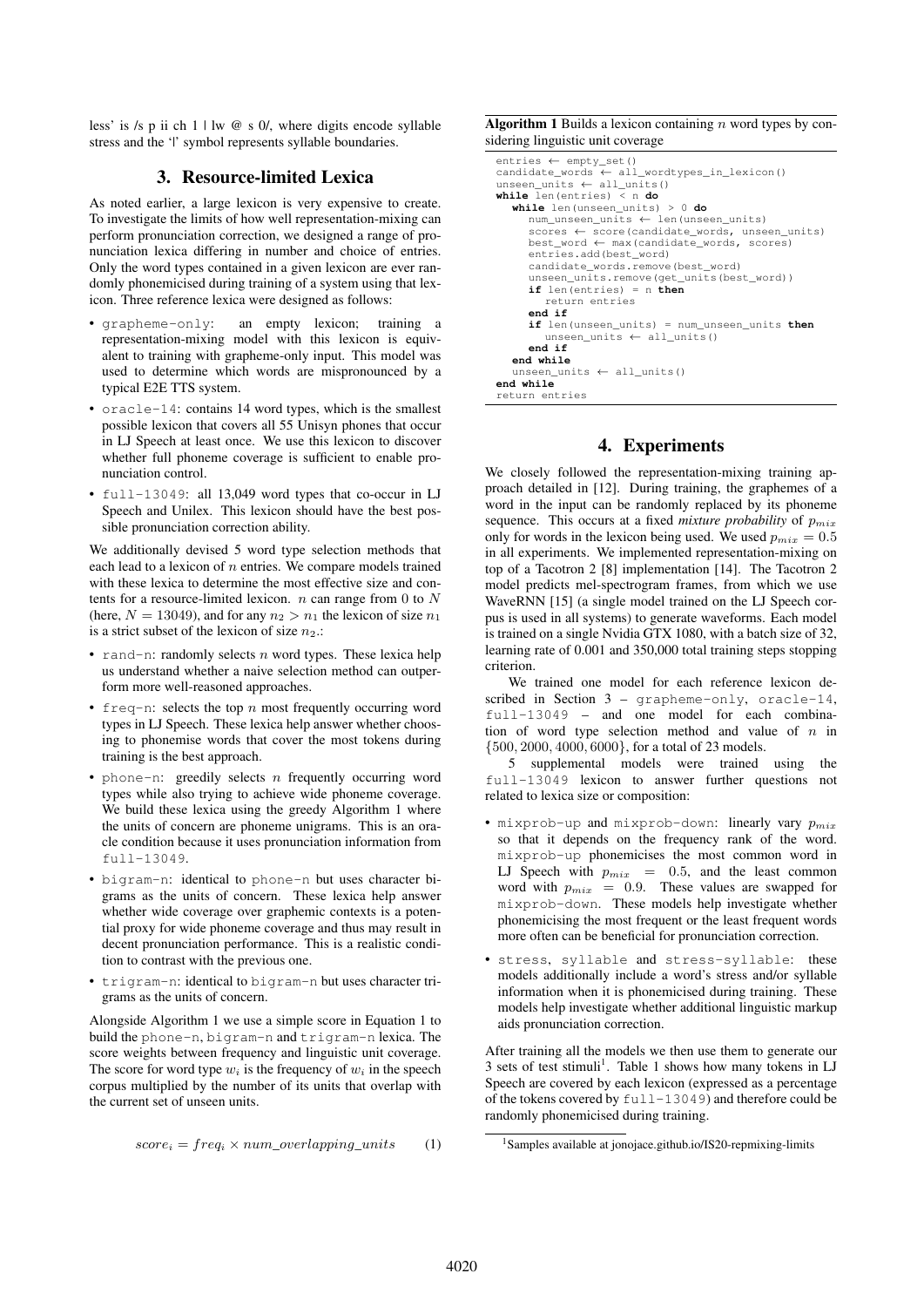Table 1: *Number of word tokens in LJ Speech covered by each resource-limited lexicon expressed as a percentage of the 223179 tokens covered by* full-13049*. Additionally:* oracle-14 *covers 41 tokens (0.018% of* full-13049*).*

| n       | 500 | 2000 | 4000 | 6000 |
|---------|-----|------|------|------|
| rand    | 3%  | 19%  | 43%  | 56%  |
| freq    | 69% | 86%  | 93%  | 96%  |
| bigram  | 55% | 75%  | 85%  | 90%  |
| trigram | 44% | 49%  | 65%  | 72%  |
| phone   | 66% | 81%  | 90%  | 94%  |

## 5. Evaluation

We developed 3 sets of words, each carried in the sentence "Now we will say ... again." as test stimuli. Each set helps answer a specific question regarding all models:

In-LJ: Phonemic sequences for 50 words that occur in LJ Speech but were never phonemicised during training, and are mispronounced by the baseline grapheme-only model: despite being in the training data, they are surprisingly still mispronounced when represented as graphemes. This set investigates which models offer effective phoneme correction for this category of unexpected mispronunciations.

Out-LJ: Phonemic sequences for 50 words that do *not* occur in LJ Speech, and are mispronounced by the baseline grapheme-only model. These represent the key challenge of generalising to words without spoken examples.

Phonemicised: Grapheme sequences for 50 words that occur in LJ Speech, *were* phonemicised, and are pronounced *correctly* by the baseline grapheme-only model. This test set checks that representation-mixed training preserves correct output from the grapheme-only case.

Judgements of pronunciation correctness require careful listening because errors are not simply a matter of a categorically-different phone being produced but can be subtle and ambiguous. Therefore, we use expert listeners.

We obfuscated the above stimuli and presented them in random order to two expert listeners who independently judged whether each test word was pronounced correctly. The listeners had available to them the intended pronunciation for each stimulus. In cases of disagreement, they discussed and re-listened to reach an agreement.

#### 6. Results

Figure 1 visualises the experimental results.

### 6.1. Overall Observations

First and foremost we observe that 100% correct pronunciation control is not yet possible with representation-mixing models as described in [12]. Even the topline lexicon full-13049 achieves a far from perfect score of 38/50 over Out-LJ.

The number of *word tokens* phonemicised during training is not the sole factor that determines performance, especially for the most important test set: Out-LJ. In other words, the  $f$ req-n lexica, which cover the most tokens for any given  $n$  (Table 1), do **not** lead to the best pronunciation correction. Rather, the choice of *word types* in the lexicon matters more.

Figure 1 also shows a trend across all lexica that increasing size  $(n)$  results in better performance over both test sets, which is likely to be simply a result of a greater number and variety of phonemicised word tokens mixed in during training. The results for oracle-14 support this hypothesis: oracle-14 phonemicises only 41 tokens during training, and is unable to perform pronunciation control to *any* degree, with scores of 0 on both In-LJ and Out-LJ (not shown in Figure 1) with even the 14 word types seen during training pronounced incorrectly. It is not sufficient to see each phoneme just a few times in limited contexts to achieve control over pronunciation.

There are a few exceptions to this trend. The performance of rand-n, freq-n, and phone-n can *fall* as n grows: performance from rand-2000 to rand-4000, freq-4000 to freq-6000, and phone-4000 to phone-6000, demonstrate this. Naively using more resources to increase the size of the lexicon doesn't necessarily result in better pronunciation performance. bigram-n and trigram-n do not exhibit this behaviour, which suggests that the lexicon should contain word types that cover a wide range of grapheme-phoneme contexts. Both bigram-n and trigram-n – which are both possible in a real application – do this nearly as well as phone-n – which, as noted earlier, is an oracle setting.

As expected, performance on In-LJ (words that occur in the LJ Speech training audio) is better than on Out-LJ.

#### 6.2. Comparison of Lexicon Selection Methods

**rand-n** occasionally outperforms other methods despite covering far fewer tokens in LJ Speech (Table 1): compare rand-500 with phone-500, or compare rand-6000 with all other  $n = 6000$  models. Generally however, rand-n performs worse than the other methods when  $n \leq 4000$ , this along with the fact that rand-n isn't a principled or predictable word type selection method means we cannot recommend it over the other methods, especially when resources are scarce.

**phone-n** performs the best for n of either 2000 or 4000, suggesting that a lexicon with balanced phoneme coverage is important. phone-6000 has surprisingly poor performance and we do not have an explanation for this anomalous result. phone-500 also has surprisingly poor performance. A potential reason could be that Algorithm 1 takes only 41 words to cover all phoneme unigrams once, 313 words to cover all bigrams once, and 2196 words to cover all trigrams once. Thus, choosing wordtypes by bigram or trigram coverage will tend to select word types with a greater variety of spellings while caring less about token frequency than when covering phoneme unigrams. Greater spelling variety will correspond to greater phonemic context variety, which may be better for Out-LJ performance. Since phone-n is an oracle setting in which an existing large lexicon is required, it is only intended to provide points of comparison with the other methods.

**freq-n**, **bigram-n** and **trigram-n** are, in contrast, all feasible in a real limited-resource use case. The simplest method freq-n offers poor performance for Out-LJ for all  $n.$  trigram-n almost always outperforms bigram-n. The clear conclusion is that a greater variety of grapheme sequences (i.e., spellings) in the lexicon leads to better pronunciation correction performance, as spelling variety will correlate with phoneme context variety.

In summary, considering all of the above results, we recommend the use of the trigram-n lexicon selection method when resources are limited. It offers better pronunciation control than any other method for a lexicon with 500 entries (trigram-500), falling not far short of the full-13049 lexicon, despite being less than 4% of the size (i.e., 25 times cheaper to create).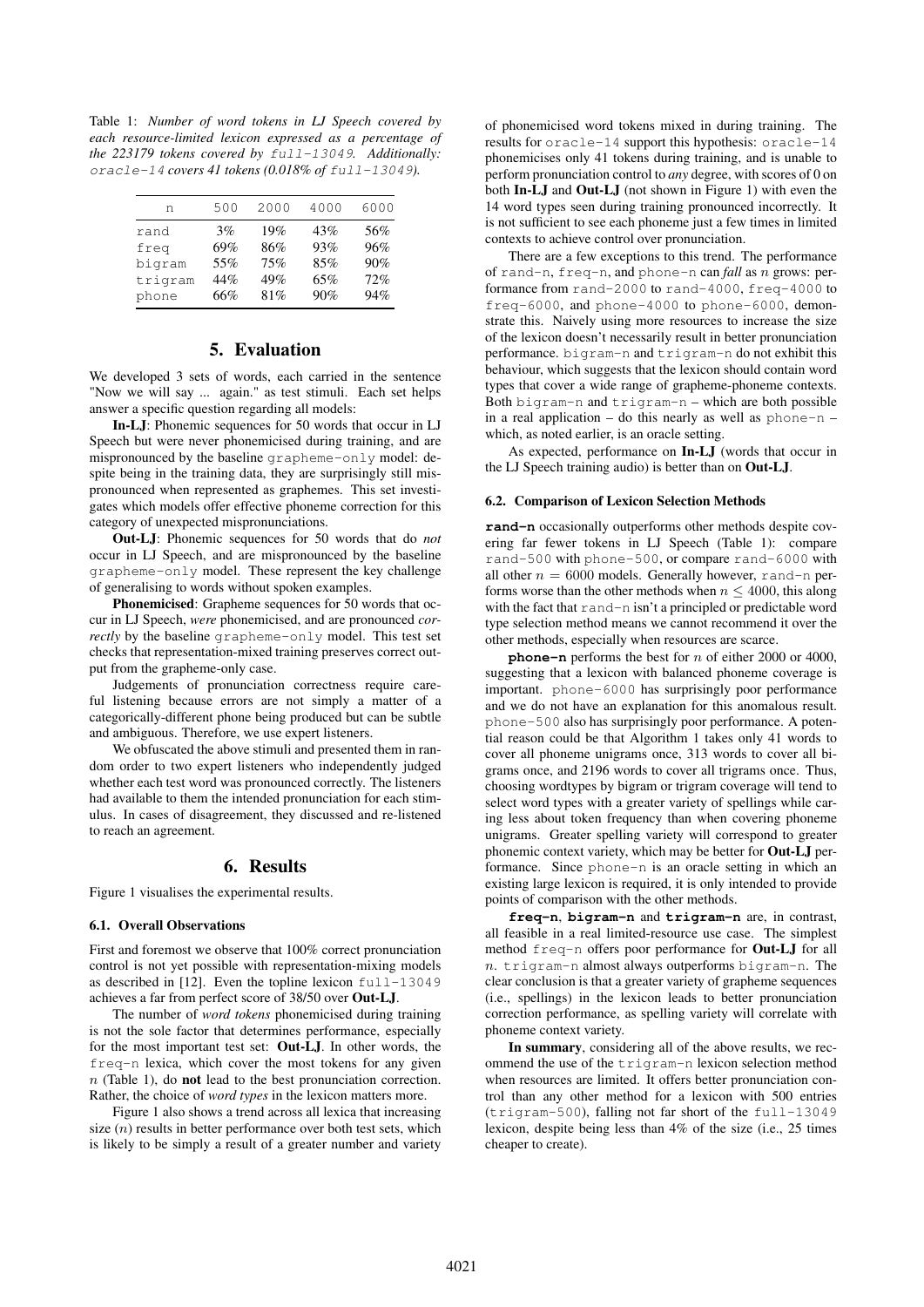

Figure 1: *Listening test results of models trained using resource-limited lexica generated by the word type selection methods.*

#### 6.3. Additional Experiments

The results above indicate that trigram-n is the recommended method for creating a lexicon from scratch. In additional experiments, we used the supplemental models listed in Section 4 to explore two further questions.

#### *6.3.1. Probability of phonemicisation during training*

Results for mixprob-up (In-LJ:47/50, Out-LJ:42/50) demonstrate that phonemicising lower frequency words with a higher  $p_{mix}$  during training slightly improves pronunciation control for **Out-LJ** words, compared to the uniform  $p_{mix}$  = 0.5 across all word types used in the full-13049 results above. We presume this is because low-frequency words will tend to have more variety in their spelling and/or phoneme sequences, which we know to be beneficial from the results for trigram-n and phone-n respectively. Results for mixprob-down (In-LJ:48/50, Out-LJ:39/50) are very similar to full-13049: phonemicising higher frequency words more often has no benefit.

## *6.3.2. Use of syllable information*

**syllable** is the best-performing across all results (In-LJ:47/50, Out-LJ:48/50), correctly pronouncing 10 more OOV words than the topline reference full-13049. To understand the types of words that syllable was able to pronounce correctly *because* it exploits syllable boundary information, we analysed the 7 words (input as phoneme sequences) that syllable pronounces correctly with syllable information, full-13049 pronounces incorrectly, and syllable pronounces incorrectly when syllable information is absent. These words are almost all morphological compounds containing a stop (e.g., /t/) and then /h/ occurring across the syllable boundary: goatherd /g ou t | h @@r r d/, loophole /l uu p | h ou lw/, upheld /uh p | h e lw d/, coathanger /k ou t | h a ng | @r r/, plothole /p l aa t | h ou lw/, plughole /p l uh g | h ou lw/, funghi /f uh ng | g ii/. When these words are pronounced incorrectly by full-13049, the error occurs over the syllable boundary. For example /l uu p h ou lw/ is mispronounced as /l uu f ou lw/.

Further inspection of the full-13049 lexicon reveals a potential reason why words containing a stop followed by /h/ are mispronounced without the use of syllable boundaries. The phoneme /h/ occurs mid-word in just 101 word types and only occurs after a stop in 10 of those. These word types have very low token frequencies in LJ Speech, ranging from 1 to 4, which add up to insufficient examples for the model to learn how to correctly pronounce this voiceless glottal fricative mid-word after a stop. Syllable boundary information resolves these cases presumably because they help the model learn to generalise from /h/'s following non-stops to /h/'s following stops.

**stress** did not lead to improved performance. It is worse (In-LJ:31/50, Out-LJ:33/50) than full-13049. stress-syllable (In-LJ:46/50, Out-LJ:45/50) is also inferior to syllable. In contrast to syllable information, lexical stress information is not beneficial to pronunciation control.

Most models correctly pronounced 47-50 of the words in the Phonemicised test set (Section 5). That is, representationmixing doesn't negatively impact pronunciations that a grapheme-only model already pronounces correctly.

Another potential application of representation-mixing models is to control pronunciations *within* the grapheme representation of a word, making pronunciation correction more accessible to non-expert users. For example, correcting the mispronunciation at the morpheme boundary in 'loophole' by inputting 'loo/p | h/ole', or controlling the pronunciation of the first vowel in the homograph 'gala' by inputting 'g/aa/la' (UK) or 'g/ei/la' (US). We generated various such samples from syllable, and informally confirmed that this type of correction is indeed possible despite graphemes and phones never being mixed *within* words during training.

## 7. Conclusions

This paper shows that representation-mixing models cannot with 100% accuracy correct pronunciations by using phoneme inputs, even when the majority of word types are phonemicised during training by a large pronunciation lexicon. Subsequently future work should look to improve on this result. Despite this, they still control pronunciations relatively well, and we demonstrate via an exploration of principled word type selection methods that performance remains competitive even when using resource-limited lexica as small as just 500 entries. Thus this makes representation-mixing a cost-effective paradigm for correcting mispronunciations made by E2E TTS systems, which is of the upmost importance in low-resource scenarios.

Our experiments show that when developing a lexicon for a representation-mixing TTS system, choosing to phonemically transcribe word types based solely on the number of tokens they cover in the speech corpus is not optimal for pronunciation correction. Instead the *choice* of word types is also important. Our results indicate that choosing words with rich graphemic context helps greatly, possibly as rich graphemic context is a proxy for rich phonemic context.